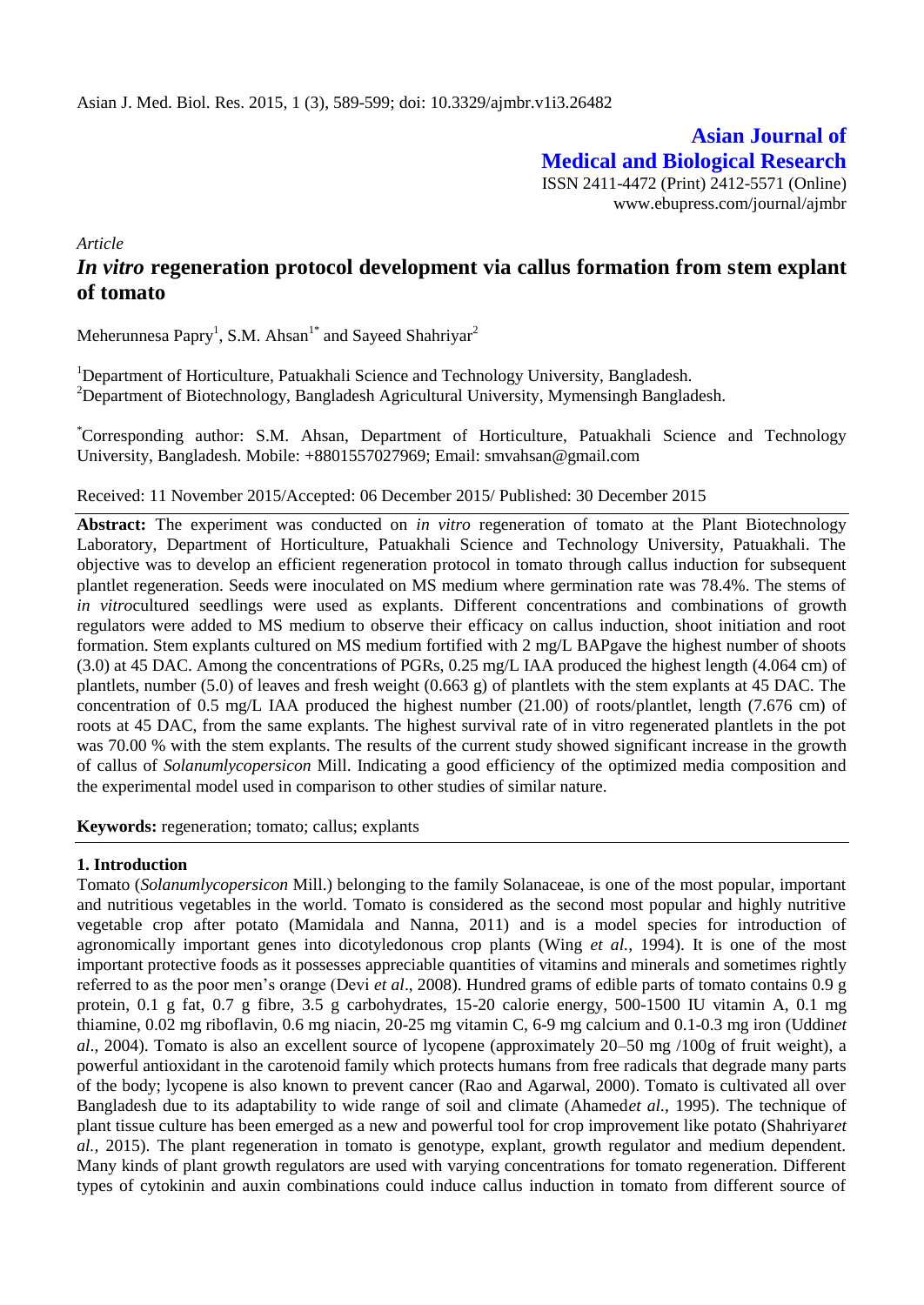explants (Mohamed *et al*., 2010). Furthermore, the hormones auxins and cytokinins have a multitude of complex interactions, which control plant development. The hormonal balance between auxins and cytokinins can regulate the formation of roots, shoots and callus tissue *in vitro.* There are, however, considerable difficulties in predicting the effects of plant growth regulators. This is because of the great differences in culture response between species, cultivars and even on the type of tissue in which the interaction occurs. *In vitro* regeneration of tomato is a subject of research because of the commercial value of the crop and its potential of amenability to further improvement. Efficient plantlet regeneration in tomato was reported from meristems (Mirghis *et al.,* 1995), leaf (Ajenifujah-Solebo *et al.,* 2012), stems (Liu *et al.*, 2003), anthers, root (Singh and Bezei, 2002), shoot tip (Selvi and Khader, 1993) and hypocotyls (Mamidala and Nanna, 2011) in other countries. But very little studies are attempted in Bangladesh on protocol development for high frequency plant regeneration of tomato. Tomato seed production program in Bangladesh is practiced with imported virus free seeds which are expensive. It is possible to bring down the cost of production by developing virus free seeds through tissue culture. Moreover, maintenance of valuable germplasm in disease free conditions may be obtained by meristem culture. But a standard tissue culture technique for tomato with suitable explants and plant growth regulators in Bangladesh is yet to be established. On the above mentioned perspective, the present study was undertaken to develop a suitable protocol for *in vitro* regeneration of tomato plantlets via callus formation of stem explants.

#### **2. Materials and Methods**

The present research work was conducted at the Plant Biotechnology Laboratory, Department of Horticulture, Patuakhali Science and Technology University. The seeds were collected from the Regional Horticulture Research Station (RHRS), Lebukhali, Patuakhali. Winter variety of BARI tomato-14 was used as the plant material. Stem from *in vitro* grown tomato plants were cultured on MS medium and used as explants. P<sup>H</sup> of the medium was adjusted to 5.8 with 0.1 N NaOH or 0.1 N HCI. All the media were autoclaved for 20 minutes with 15 psi at 121°C.Collected tomato seeds were washed in tap water and surface sterilized with 70% ethanol for five minutes with vigorous shaking followed by washing with sterile distilled water, surface disinfected with sodium hypochlorite 5.25% for 10 minutes and rinsed 4-5 times with sterile water. Then they were washed with Tween 20 for 2-3 minutes and rinsed with sterilized water till the foam was completely removed. The surface sterilized seeds were then allowed to soak overnight to break dormancy. Then the seeds were placed in test tubes containing 10 ml MS medium and later transferred to growth room at  $25 \pm 1$ °C temperature under 16 hours photoperiod with a light intensity 1500 lux and relative humidity 60-70%. Sterilized seeds were placed onto seed germination medium in test tubes. In each test tube, 4 seeds were inoculated. The culture was then incubated in incubation room till the germination of seeds. It was noticed that seeds started growing in dark and later they were transferred to light. Thirty days old seedlings were used as the source of explants.

#### **2.1. Callus proliferation**

The seedlings raised *in vitro* culture were used as the source of stem explants. Stemparts were placed on the sterile culture medium with various concentrations and combinations of BAP (1, 2, 3 mg/L) and NAA (.25, .5) mg/L) and subsequent fresh weight and dry weight of the callus and changes in colors were recorded visually after 15, 30 and 45 DAC.

#### **2.2. Dry weight of the callus**

The calli were kept in an oven (Model no.: NIIVE FN-400) for drying for 72 hours at  $50^{\circ}$ C after taking fresh weights. After 72 hours, dried calli were weighed and the means were calculated.

#### **2.3. Subculture of the callus for shoot regeneration**

When the calli turned into green to yellow color, those were removed aseptically. The pieces were again cultured on freshly prepared medium supplemented with 0, 0.5, 1, 2 and 3 mg/L BAP for shoot induction from callus and subsequent fresh weight and number of shoot were recorded after15, 30 and 45 DAC.

#### **2.4. Number of shoots /plantlet**

The number of shoots emerged in each cultured bottle was calculated by counting the number of shoots emerged. The data were recorded at 15 days of interval up to 45 days of culture and the means were calculated.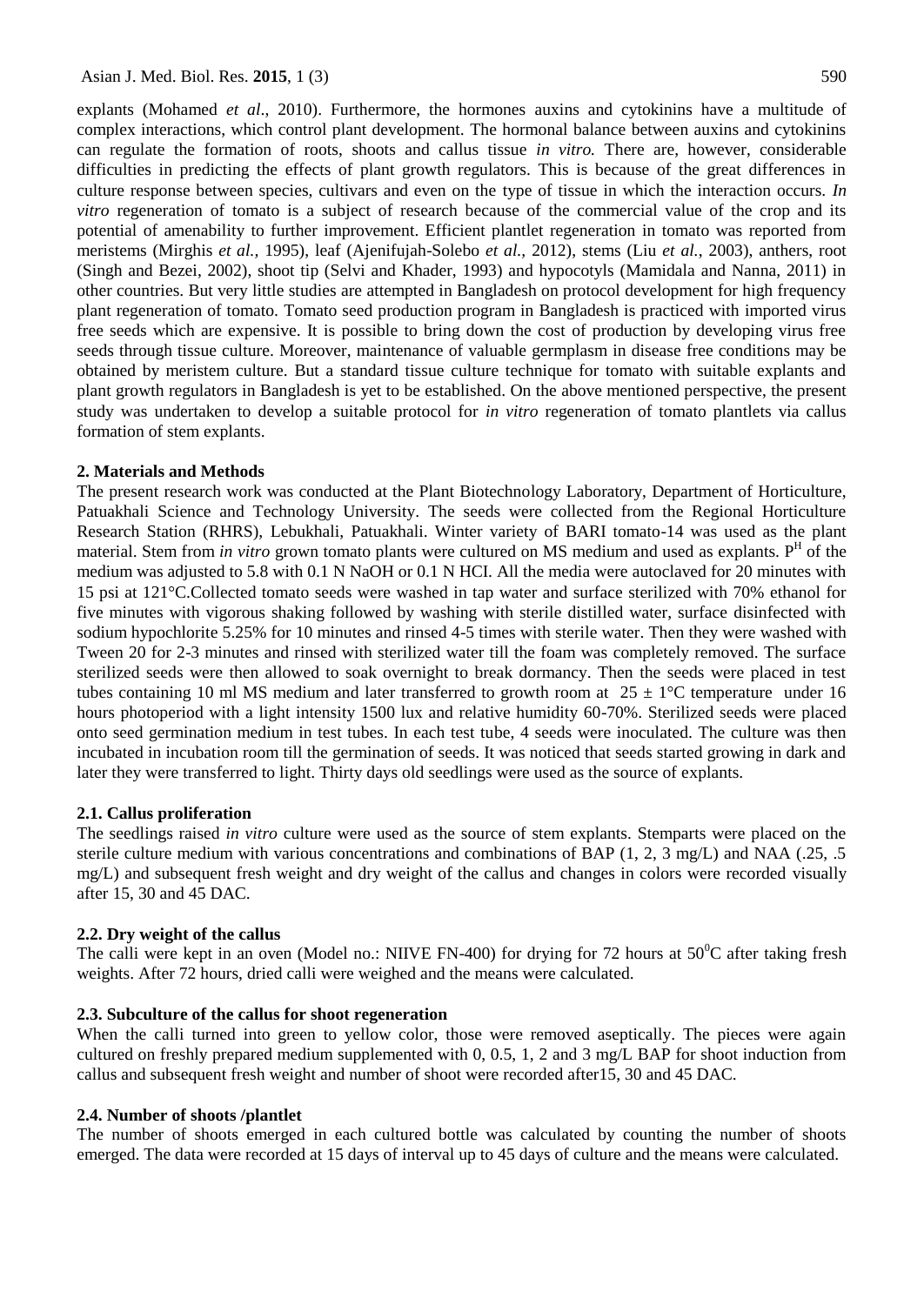## **2.5. In vitro plantlet regeneration with leaves**

Initially 1.5 cm of plantlets were transferred to ½ strength MS media containing 0.0, 0.1, 0.25, 0.50, 1.0 mg/L IAA and average length of plantlets and number of leaves per plantlet were counted at 15, 30 and 45 DAC.

## **2.6. Subculture of the shoots for root induction**

The sub cultured calli continued to proliferate and differentiated into shoots. When these shoots grew about 2-3 cm in length, those were rescued aseptically from the bottle and were separated from each other and again cultured on freshly prepared half strength MS medium containing 0.0, 0.1, 0.25, 0.50, 1.0 mg/L IAA supplements for root induction. Number of roots/plantlet formed was recorded at 15 days interval up to 45 days of culture and the means were recorded. The length of root was also measured at 45 days of culture using a scale and the mean values of data provided the root length. After 45 days of inoculation, the fresh weight (g) of plantlet was taken with the electric balance.

Plantlets of the 5-7 cm length with well-developed roots were removed from culture vessel with the forceps and transferred into a small earthen pot containing garden soil, sand and well rotten cowdung at the ratio of 1:2:1. The pots were kept in the laboratory and irrigated regularly at an interval of 2 days. The plantlets established within 5 to 7 days and the polythene bags were removed.

## **2.7. Statistical analyses**

Data collected on different parameters under study were statistically analyzed to ascertain the significance of the experimental results. The Analysis of Variance was performed and means were compared by Least Significant Difference (LSD) test for interpretation of results. The significance of the difference between the pair of means was evaluated using MSTAT-C computer package programs.

## **3. Results**

An experiment was conducted to assess the performance of the stem explants of tomato for callus induction and plantlet regeneration.

### **3.1. Seed germination**

After surface sterilization, seeds were inoculated on plain MS medium. The germination rate was 78.4 wherein 2.4% seeds were contaminated and remaining was unable to grow.

### **3.2. Callus proliferation from explants**

The effects of different concentrations and combinations of plant growth regulators (PGRs) in MS medium for stemexplants of tomato (var. BARI tomato-14) for callus proliferation was observed.

### **3.3. Fresh weight of callus**

The fresh weights of calli were recorded at 15, 30 and 45 days after culture (DAC) of stem explants. The maximum fresh weights of calli was 0.638, 1.305 and 2.061g produced by stem explants at 15, 30 and 45 DAC at 3 mg/L BAP + 0.25 mg/L NAA (Table 1).The fresh weights of calli varied significantly due to different concentrations and combinations of PGR at all observing dates. The minimum fresh weights of calli (0.373, 0.971 and 1.268 g) were produced in control (hormone free medium) at 15, 30 and 45 DAC, respectively.

## **3.4. Dry weight of callus**

The dry weights of calli varied significantly due to different concentrations and combinations of PGRs. The stem explants cultured on the MS medium containing 2 mg/L BAP + 0.25 mg/L NAA produced the maximum dry weight (0.1957 g) of callus and the minimum dry weight (0.2050 g) of callus was in control (hormone free medium).

## **3.5. Changes in colors of explants**

After inoculation of explants to culture media, the color changes of stem segments were observed gradually with the advancement of culture period. The extent of color change was recorded at 15, 30 and 45 DAC (Figure 1).After 45 days of inoculation, the stem explants became yellow at 1 mg/L BAP + 0.5 mg/L NAA, 2 mg/L BAP + 0.25 mg/L NAA and 3 mg/L BAP + 0.25 mg/L NAA treatment and became green at 1 mg/L BAP + 0.25 mg/L NAA, 2 mg/L BAP + 0.5 mg/L NAA and 3 mg/L BAP + 0.5 mg/L NAA combinations of PGRs and the explants became brown at control (Table 2).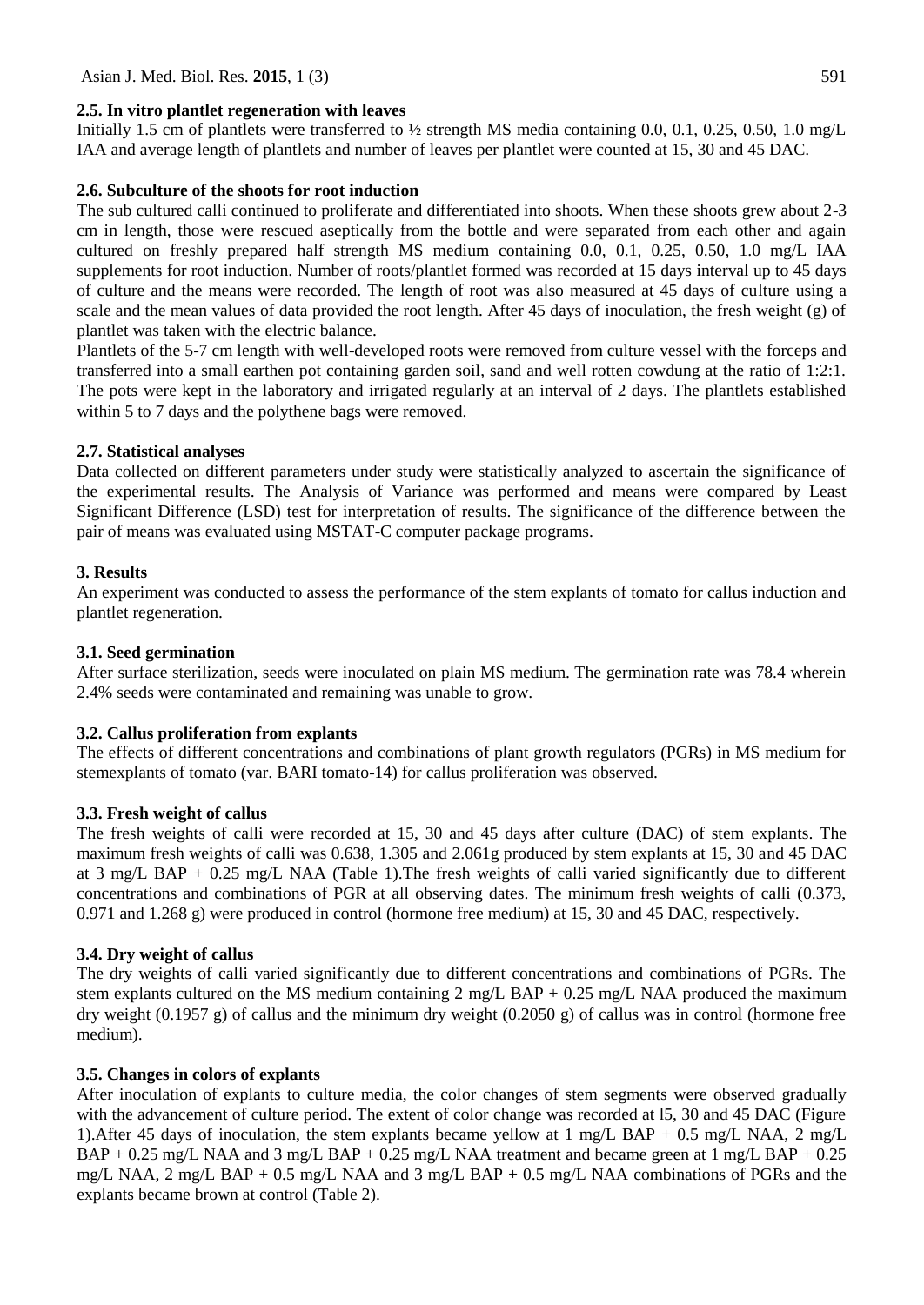| <b>Concentrations</b><br>and combinations      | Fresh weight (g) of<br>explants inoculated | Fresh weight (g) of callus at<br>different DAC | Dry weight<br>$(g)$ of callus |             |              |
|------------------------------------------------|--------------------------------------------|------------------------------------------------|-------------------------------|-------------|--------------|
| of PGRs                                        |                                            | 15                                             | 30                            | 45          | at $45$ DAC  |
| $1$ mg/L BAP + 0.25 mg/L NAA                   | 0.005                                      | $0.4850 b-g$                                   | $1.107$ c-f                   | $1.632$ fgh | $0.1760$ def |
| $1$ mg/L BAP + 0.50 mg/L NAA                   | 0.005                                      | $0.5070$ bcd                                   | $1.137c-f$                    | 1.722 ef    | $0.1890$ cd  |
| $2$ mg/L BAP + 0.25 mg/L NAA                   | 0.005                                      | $0.5170 \text{ bc}$                            | $1.229$ ab                    | 1.825 cd    | 0.2050 b     |
| $2 \text{ mg/L } BAP + 0.50 \text{ mg/L } NAA$ | 0.005                                      | $0.4920$ b-e                                   | $1.155b-e$                    | $1.717$ ef  | $0.1880$ cd  |
| $3$ mg/L BAP + 0.25 mg/L NAA                   | 0.005                                      | 0.6380a                                        | 1.305a                        | 2.061a      | 0.2270a      |
| $3$ mg/L BAP + 0.50 mg/L NAA                   | 0.005                                      | $0.4737$ c-g                                   | $1.093$ def                   | 1.579 hi    | $0.1730 d-g$ |
| Control                                        | 0.005                                      | 0.3730 i                                       | $0.971$ g                     | 1.268 i     | 0.1140 i     |
| $LSD0.01$ value                                |                                            | 0.02612                                        | 0.04664                       | 0.05234     | 0.008258     |
| CV(%)                                          |                                            | 5.08                                           | 3.88                          | 3.00        | 4.52         |
| Level of significance                          |                                            | $**$                                           | $**$                          | $***$       | $***$        |

**Table 1. Effect of BAP on stem explants for callus proliferation at different DAC.**

In a column, values having different letter (s) differ significantly at the 1% level of probability according to LSD. \*\* denotes significant at the 1% level of probability.

**Table 2. Relative color change of callus from stem explants of tomato at different concentration and combination of BAP and NAA.**

| Concentrations and combinations of PGRs | <b>Explant source and color</b><br>at different DAC |             |     |  |  |
|-----------------------------------------|-----------------------------------------------------|-------------|-----|--|--|
|                                         |                                                     | <b>Stem</b> |     |  |  |
|                                         |                                                     | 30          | 45  |  |  |
| $1$ mg/L BAP + 0.25 mg/L NAA            | Lye                                                 | Lye         | Gre |  |  |
| $1$ mg/L BAP + 0.5 mg/L NAA             | Lye                                                 | Lye         | Ye  |  |  |
| $2$ mg/L BAP + 0.25 mg/L NAA            | Lye                                                 | Lye         | Ye  |  |  |
| $2$ mg/L BAP + 0.5 mg/L NAA             | Lye                                                 | Lye         | Gre |  |  |
| $3$ mg/L BAP + 0.25 mg/L NAA            | Lye                                                 | Lye         | Ye  |  |  |
| $3$ mg/L BAP + 0.5 mg/L NAA             | Lye                                                 | Lye         | Gre |  |  |
| Control                                 | Lye                                                 | Lye         | Br  |  |  |

Ye = Yellow, Lye=Light yellow, Gre= Green, Br= Brown

#### **3.6. Shoot induction from callus**

The effects of different concentrations and combinations of BAP on stem explant of tomato for shoot induction were observed.

## **3.7. Fresh weight of callus with shoots**

The highest fresh weights of calli with shoots were 0.5810, 1.410 and 2.173 g obtained from stem explants at 15, 30 and 45 DAC, respectively at the hormonal concentration of 2 mg/L BAP (Table 3).There was significant difference among the different concentrations and combinations of PGRs in MS medium in respect of fresh weight of callus with shoots at all sampling dates. The minimum fresh weights of calli with shoots 0.3630, 0.752 and 1.259 g were produced from control (hormone free medium) at 15, 30 and 45 DAC, respectively.

#### **3.8. Number of shoots**

The maximum number of shoots were 2 and 3.0produced by stem explants at 30 and 45 DAC, respectively at 2.0 mg/L BAP (Figure 2). In the present work, the number of shoots gradually increased with the advancement of culture duration in all hormonal treatments. The increasing of BAP concentration up to 2 mg/L caused the number of shoots to continue developing, but it fell down in presence of BAP (3 mg/L) that indicates the toxic effect of growth regulators due to their accumulation.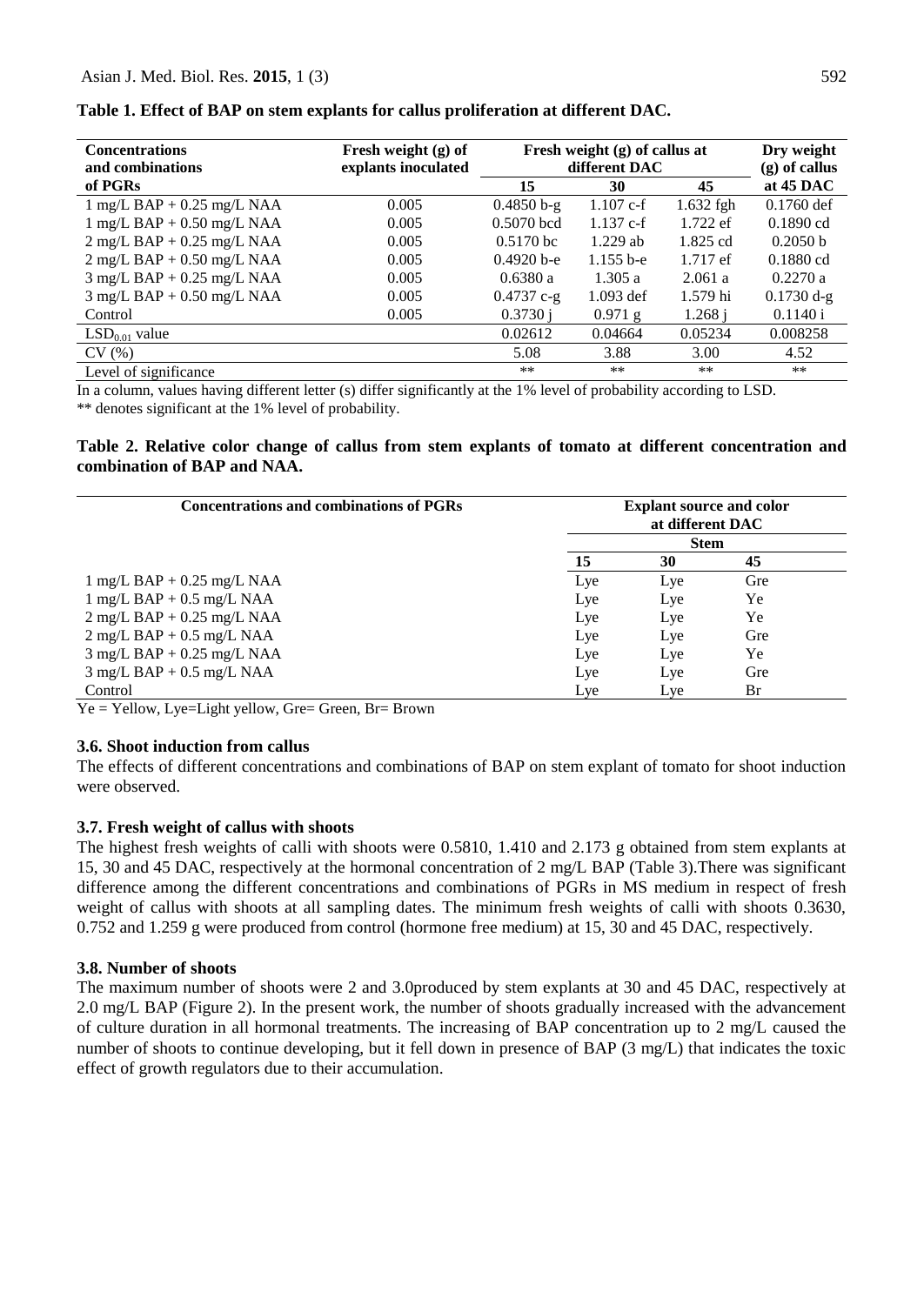

**Figure 1. Effect of NAA and BAP on callus formation from stem explants of tomato at 45 DAC. Here,**

 $T_2 = 1$  mg/L BAP + 0.50 mg/L NAA  $T_6 = 3$  mg/L  $T_7 =$  Control<br>  $T_3 = 2$  mg/L BAP + 0.25 mg/L NAA  $T_7 =$  Control  $T_3 = 2$  mg/L BAP + 0.25 mg/L NAA  $T_4 = 2$  mg/L BAP + 0.50 mg/L NAA

 $T_1 = 1 \text{ mg/L } BAP + 0.25 \text{ mg/L } NAA \qquad \qquad T_5 = 3 \text{ mg/L } BAP + 0.25 \text{ mg/L } NAA \qquad \qquad T_6 = 3 \text{ mg/L } BAP + 0.50 \text{ mg/L } NAA \qquad \qquad T_7 = 3 \text{ mg/L } BAP + 0.50 \text{ mg/L } NAA \qquad \qquad T_8 = 3 \text{ mg/L } BAP + 0.50 \text{ mg/L } NAA \qquad \qquad T_9 = 3 \text{ mg/L } BAP + 0.50 \text{ mg/L } NAA \qquad \qquad T_9 = 3 \text{ mg/L } BAP +$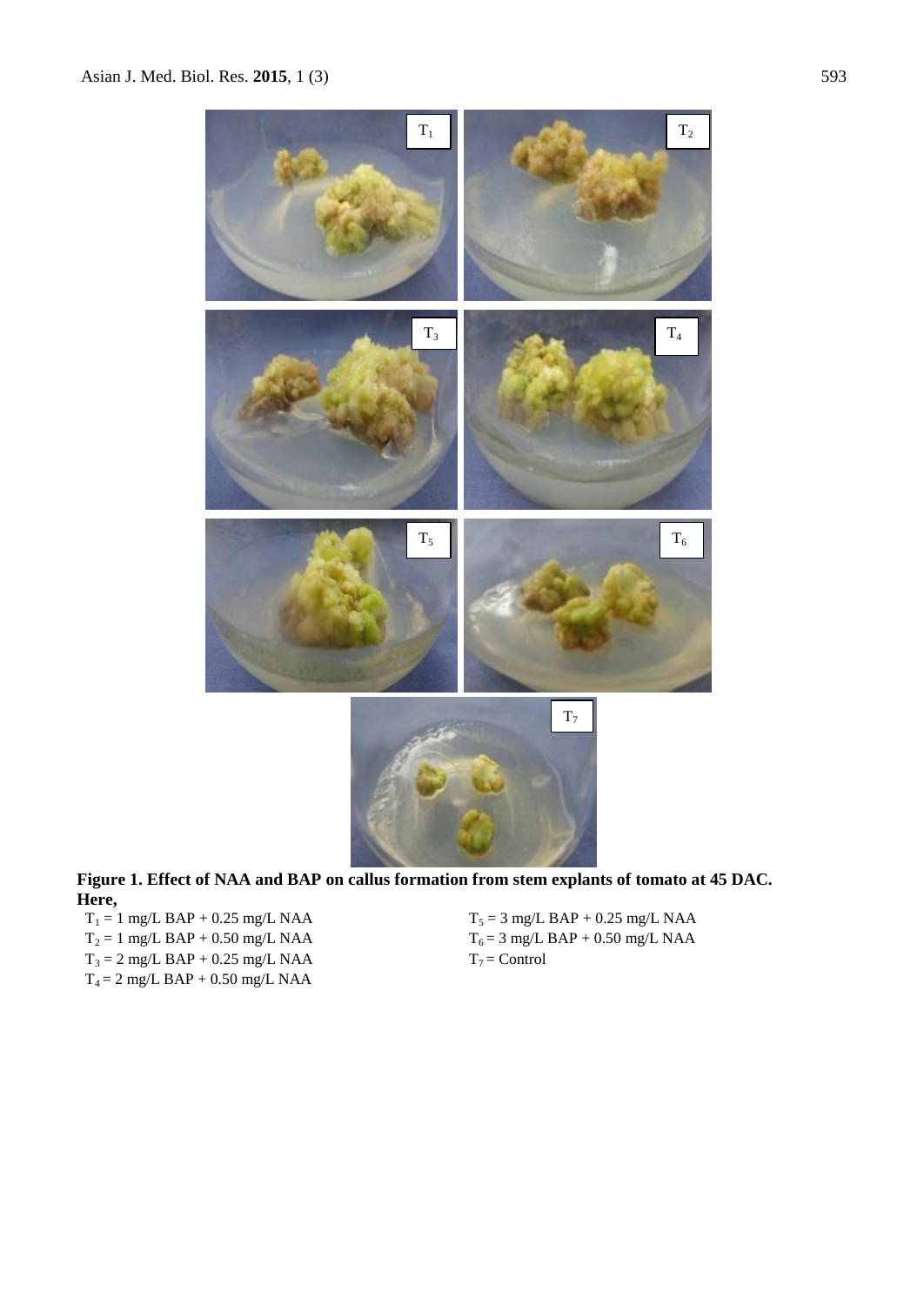| <b>Explants</b>       | <b>Concentrations</b><br>of PGRs | <b>Fresh weight</b><br>$(g)$ of explants | Fresh weight $(g)$ of callus with<br>shoot at different DAC | Average no. of shoots at<br>different DAC |                     |                          |           |               |
|-----------------------|----------------------------------|------------------------------------------|-------------------------------------------------------------|-------------------------------------------|---------------------|--------------------------|-----------|---------------|
|                       |                                  | inoculated                               | 15                                                          | 30                                        | 45                  | 15                       | 30        | 45            |
|                       | $0.5 \text{ mg/L }$ BAP          | 0.25                                     | $0.5450$ cd                                                 | 1.246 cd                                  | 1.958 <sub>bc</sub> | ۰                        | $1.25$ de | 1.750         |
|                       | $1.0$ mg/L BAP                   | 0.25                                     | 0.6100 a                                                    | $1.229$ cde                               | 2.019 <sub>b</sub>  | $\overline{\phantom{0}}$ | $1.75$ cd | 2.417         |
| <b>Stem</b>           | $2.0 \text{ mg/L }$ BAP          | 0.25                                     | 0.5810abc                                                   | 1.410a                                    | 2.173a              | $\blacksquare$           | 2.00c     | 3.000         |
|                       | $3.0 \text{ mg/L }$ BAP          | 0.25                                     | $0.5120$ de                                                 | $1.160$ def                               | 1.740 d             | ٠                        | $1.25$ de | 1.500         |
|                       | Control                          | 0.25                                     | 0.3630 f                                                    | 0.752 h                                   | 1.259f              | ۰                        |           |               |
| $LSD0.01$ value       |                                  |                                          | 0.03481                                                     | 0.08024                                   | 0.09988             | ۰                        | 0.4959    | 0.5642        |
| CV(%)                 |                                  |                                          | 3.64                                                        | 3.80                                      | 3.00                | ۰                        | 18.18     | 15.50         |
| Level of significance |                                  |                                          | $**$                                                        | $\ast$                                    | $**$                |                          | $**$      | <sub>ns</sub> |

**Table 3. Interaction effects of stem and BAP on the fresh weight of callus with shoot and average number of shoots at different DAC.** 

In a column, values having different letter(s) differ significantly at the 1% and 5% levels of probabilities according to LSD. \*\*, \*, ns denotes significant at the 1%, 5% level and non-significant, respectively.



**Figure 2. Effect of BAP on callus with shoot production from stem explants of tomato at 45 DAC. Here,**

 $T_1 = 0.5$  mg/L BAP  $T_4 = 3$  mg/L BAP  $T_2 = 1$  mg/L BAP  $T_5 =$  Control  $T_3 = 2$  mg/L BAP

### **3.9. Root development**

The effects of different concentrations of IAA in **½** MS medium on root formation were observed.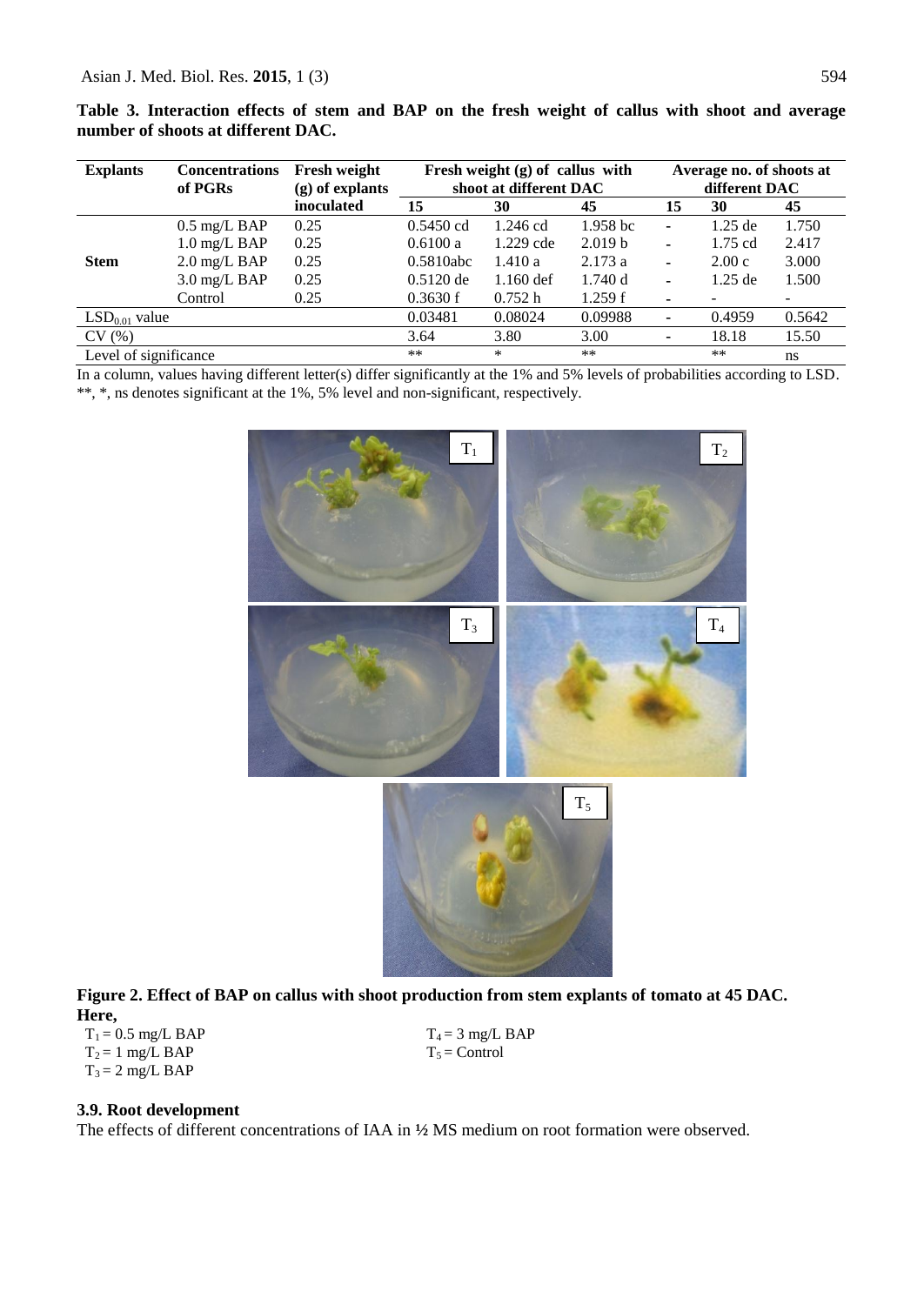## **3.10. Length of the plantlets**

The lengths of the plantlet were recorded at 15, 30 and 45 DAC. The tallest plantlet 0.6210, 1.39 and 4.064 cm from stem explants at 15, 30 and 45 DAC, respectively at 0.25 mg/L IAA (Table 4).The smallest plantlets were recorded at control (hormone free medium).

## **3.11. Number of leaves/plantlet**

The highest numbers of leaves (3.5, 4.25 and 5.0) were produced from stem explants at 15, 30 and 45 DAC, respectively on the half strength medium supplemented with 0.25 mg/L IAA and the lowest number of leaves 2.333, 2.50 and 3.25 was for the hormone free medium (control) at 15, 30 and 45 DAC, respectively.

## **3.12. Number of roots/plantlet**

Number of roots/plantlet was recorded at 15, 30 and 45 DAC. The highest numbers of roots (13.5, 17.75 and 21.00) were produced from stemex plants at 15, 30 and 45 DAC, respectively on ½ MS medium supplemented with 0.5 mg/L IAA(Table 5). The lowest numbers of roots were observed on  $\frac{1}{2}$  MS medium supplemented with 0.1 mg/L IAA. No root formation was observed in control treatment at 15, 30 and 45 DAC.

**Table 5. Interaction effects of stem and IAA in ½ MS medium on the average no. of roots/plantlet, length of roots and fresh weight of plantlets at different DAC.**

| <b>Explants</b>       | <b>Concentrations</b><br>of PGRs |            | Average no. of roots/plantlet at<br>different DAC |          |           | Fresh weight<br>$(g)$ of plantlets<br>at $45$ DAC |  |
|-----------------------|----------------------------------|------------|---------------------------------------------------|----------|-----------|---------------------------------------------------|--|
|                       |                                  | 15         | 30                                                | 45       |           |                                                   |  |
|                       | $\frac{1}{2} MS + 0.10$ mg/L IAA | 6.750h     | 11.25 g                                           | 13.50 i  | $5.001$ g | 0.4030h                                           |  |
|                       | $\frac{1}{2} MS + 0.25$ mg/L IAA | $10.83$ fg | 14.67 e                                           | 17.25 ef | 5.943 e   | 0.6630c                                           |  |
|                       | $\frac{1}{2} MS + 0.50$ mg/L IAA | 13.50c     | 17.75c                                            | 21.00c   | 7.676 c   | 0.5820e                                           |  |
|                       | $\frac{1}{2} MS + 1.00$ mg/L IAA | 9.750 g    | 13.25 f                                           | 16.00 g  | 5.456 f   | 0.3880h                                           |  |
| <b>Stem</b>           | Control                          |            |                                                   |          | -         | 0.2480 i                                          |  |
| $LSD0.01$ value       |                                  | 1.140      | 1.047                                             | 0.9414   | 0.2250    | 0.03327                                           |  |
| CV(%)                 |                                  | 6.06       | 4.32                                              | 3.26     | 2.32      | 3.57                                              |  |
| Level of significance |                                  | $**$       | $**$                                              | **       | **        | $**$                                              |  |

In a column, values having different letter(s) differ significantly at the 1% level of probability according to LSD. \*\* denotes significant at the 1% level of probability.

## **3.13. Length of roots**

The results revealed that the explants differed significantly in respect of root length. Stem explants produced the longest root (7.676 cm) at 45 DAC on 0.5 mg/L in  $\frac{1}{2}$  MS medium. The shortest root (5.001 cm) was observed on ½ MS medium supplemented with 0.1 mg/L IAA. No root was formed in control (Figure 3).



**Figure 3. Root initiation from stem explants of tomato in ½ MS + 0.25 mg/L IAA.**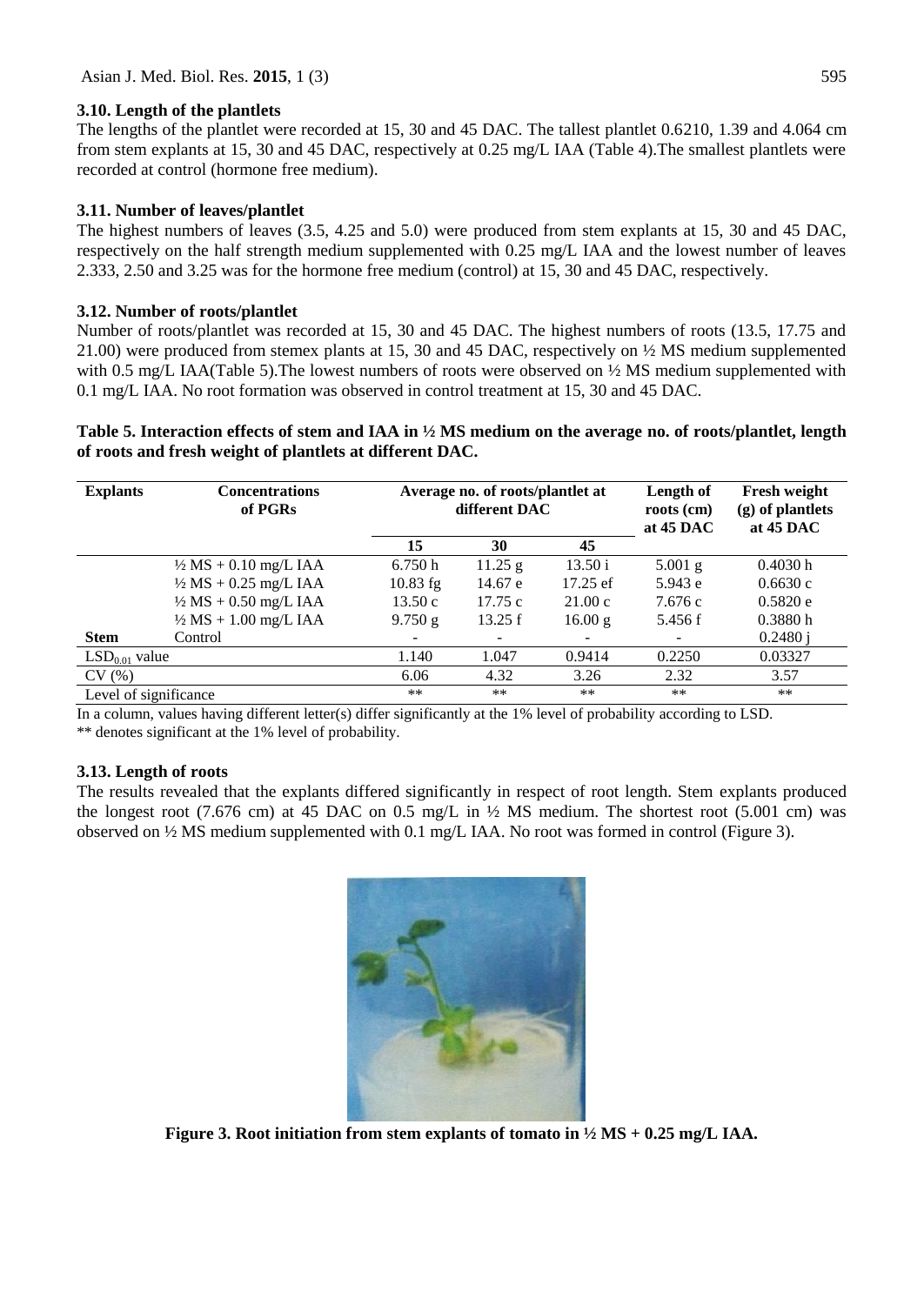### **3.14. Fresh weight of plantlets**

The highest fresh weight of plantlet was 0.6630 g produced from stem explants at 45 DAC on 0.25 mg/L IAA in ½ MS medium. The fresh weights of plantlets were significantly influenced by the application of IAA. Oppositely, the lowest weight 0.2480 g was produced by control (hormone free medium) at 45 DAC.

### **3.15. Survival rate of regenerated plants**

The regenerated plantlets were transferred into pots, which were filled with soil, sand and cowdung (1: 2: 1). The percentage of survival rate of regenerated plants from stemwas 70 (Figure 4).



**Figure 4. Establishment of tomato plantlets in pots containing a mixture of garden soil, sand and cowdung at the ratio of 1:2:1 from stem explants.**

**Table 4. Interaction effects of stem and IAA in ½ MS medium on the average length of plantlets and average no. of leaves/plantlet at different DAC.**

| <b>Explants</b>       | <b>Concentration of</b><br><b>PGRs</b>                                       | of plantlet        | Initial length Average length of plantlets<br>(cm) at different DAC |                       |                      | Average no. of leaves/plantlet<br>at different DAC |                               |                        |  |
|-----------------------|------------------------------------------------------------------------------|--------------------|---------------------------------------------------------------------|-----------------------|----------------------|----------------------------------------------------|-------------------------------|------------------------|--|
|                       |                                                                              | (cm)<br>inoculated | 15                                                                  | 30                    | 45                   | 15                                                 | 30                            | 45                     |  |
|                       | $\frac{1}{2} MS + 0.10$ mg/L<br>IAA                                          | 1.5                | $0.3870$ de                                                         | 1.1800 e              | 3.612 f              | 2.750e                                             | $3.500 \text{ cd}$            | 4.000 f                |  |
| <b>Stem</b>           | $\frac{1}{2} MS + 0.25$ mg/L IAA 1.5<br>$\frac{1}{2}$ MS + 0.50 mg/L IAA 1.5 |                    | 0.6210 a<br>$0.4320$ cd                                             | 1.3900c<br>1.3010 d   | 4.064 cd<br>3.972 de | 3.500 bc<br>3.000 de                               | 4.250 <sub>b</sub><br>4.250 b | $5.000$ bc<br>4.750 cd |  |
|                       | $\frac{1}{2} MS + 1.00$ mg/L IAA 1.5<br>Control                              | 1.5                | 0.3420e<br>$0.2000$ g                                               | 1.1530e<br>$0.6560$ g | $3.232$ g<br>1.303 i | 2.750 e<br>1.750 g                                 | 3.500 cd<br>2.250 e           | 3.500 g<br>2.500 i     |  |
| $LSD0.01$ value       |                                                                              |                    | 0.04770                                                             | 0.07415               | 0.1119               | 0.3007                                             | 0.2480                        | 0.4079                 |  |
| CV(%)                 |                                                                              |                    | 5.84                                                                | 3.15                  | 1.70                 | 5.22                                               | 3.66                          | 5.01                   |  |
| Level of significance |                                                                              |                    | **                                                                  | **                    | $**$                 | **                                                 | **                            | $***$                  |  |

In a column, values having different letter(s) differ significantly at the 1% level of probability according to LSD. \*\*denotes significant at the 1% level of probability.

## **4. Discussion**

### **4.1. Callus proliferation from explants**

The effects of different concentrations and combinations of plant growth regulators (PGRs) in MS medium for stem explants of tomato (var. BARI tomato-14) for callus proliferation was observed.

### **4.2. Fresh weight of callus**

As the maximum and the minimum fresh weight of calli of stem explants were2.061 g and 1.579 g at 45 DAC at 2 mg/L BAP + 0.25 mg/L NAA and control respectively. Liu *et al.* (2003) reported similar results while working with leaf and stem explants with 3 mg/L BAP + 0.25 mg/L NAA. The fresh weights of calli varied significantly due to different concentrations and combinations of PGR at all observing dates. The minimum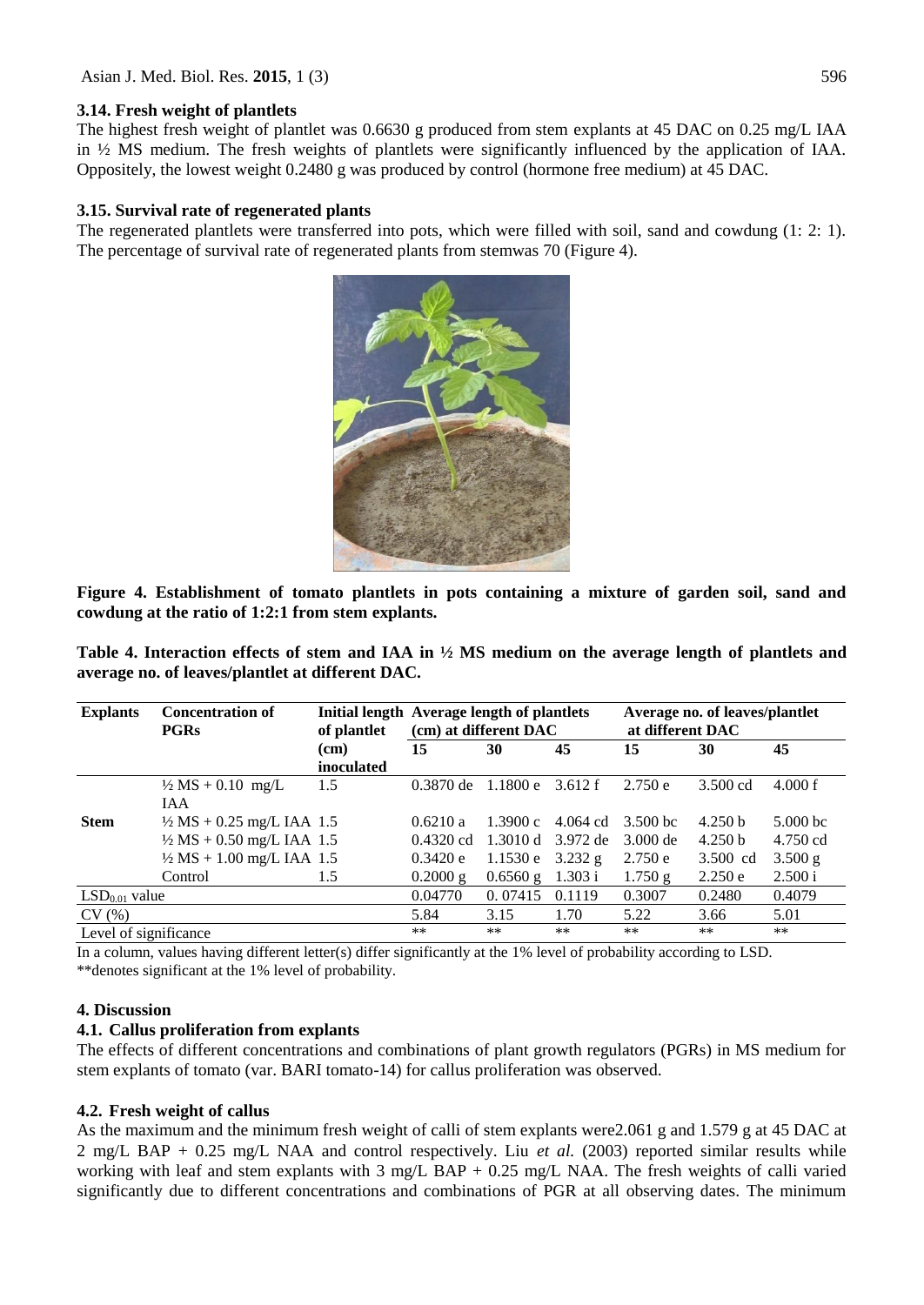fresh weights of calli (0.3730, 0.971 and 1.268 g) were produced in control (hormone free medium) at 15, 30 and 45 DAC, respectively. Kayum (2004) observed the best callus formation of tomato with the same concentrations and combinations of PGRs. These findings also support the results of Harish *et al.* (2010) while working with leaf disc, stem and hypocotyl of six tomato cultivars (Sindhu, Shalimar,  $CO<sub>3</sub>$ , PKM, Vaishnavi and Ruchikar) with  $0.5$  mg/L NAA + 2 mg/L BAP.

## **4.3. Dry weight of callus**

The dry weights of calli varied significantly due to different concentrations and combinations of PGRs. The stem explants cultured on the MS medium containing 3 mg/L BAP + 0.25 mg/L NAA produced the maximum (.2270 g) dry weight of callus. Capote *et al.,*(2000) reported similar results while working with leaf tissue and stem segments of different cultivars with BAP + NAA combinations of PGRs.

## **4.4. Changes of color in explants**

After inoculation of explants to culture media, the stem segments showed light yellow appearance at the first sight and gradually became grey and then yellow. The color changes were observed gradually with the advancement of culture period. The results appeared that the color change of inoculated explants also showed clear variation due to different PGRs treatments. Harish *et al.,* (2010) also observed the color change of tomato explants while they worked with tomato for regeneration. The findings of his results support the present experiment.

## **4.5. Fresh weight of callus with shoots**

The highest fresh weight of calli with shoots was 2.173 g obtained from stem explants at 45 DAC at the hormonal concentration of 2 mg/L BAP.

There was significant difference among the different concentrations and combinations of PGRs in MS medium in respect of fresh weight of callus with shoots at all sampling dates. The minimum fresh weight of calli with shoots was 1.257 g produced from control at 45 DAC. Ugandhar *et al.,* (2012) reported similar results in MS medium supplemented with 2 mg/L BAP.

### **4.6. Number of shoots**

The maximum number of shoot was 3.0 produced by stem explants at 45 DAC at 2.0 mg/L BAP. In the present work, the number of shoots gradually increased with the advancement of culture duration in all hormonal treatments. The increasing of BAP concentration up to 2 mg/L caused the number of shoots to continue developing, but it fell down in presence of BAP (3 mg/L) that indicates the toxic effect of growth regulators due to their accumulation.

These results are also similar with the findings of Mohamed *et al.,* (2010) who had reported the highest number of shoots in MS medium supplemented with BAP (2 mg/L) and no adventitious shoots was noticed in the control (hormone free medium).

### **4.7. Length of the plantlets**

The tallest plantlet was found as 4.064 cm from stem explants at 45 DAC at 0.25 mg/L IAA. The smallest plantlets were recorded at control (hormone free medium).

### **4.8. Number of leaves/plantlet**

The highest number (5.0) of leaves per explant was produced from stem explants at 45 DAC on the half strength medium supplemented with 0.25 mg/L IAA and the lowest number of leaves was 2.5 for the hormone free medium (control) at 45 DAC.

### **4.9. Number of roots/plantlet**

The highest number of roots 21.00was produced from stem explants at 45 DAC, on  $\frac{1}{2}$  MS medium supplemented with 0.5 mg/L IAA. Stem explants showed the most important organogenesis capacity in comparison to cotyledon explants (Majoul *et al*., 2007).The lowest number of roots was observed on ½ MS medium supplemented with 0.1 mg/L IAA. No root formation was observed in control treatment. Liu *et al.,* (2003) reported that tomato initiated high rooting at the same concentration and produced thick and strong roots. Similarly the highest number of roots/shoot  $(22.1)$  was observed on  $\frac{1}{2}$  MS medium supplemented with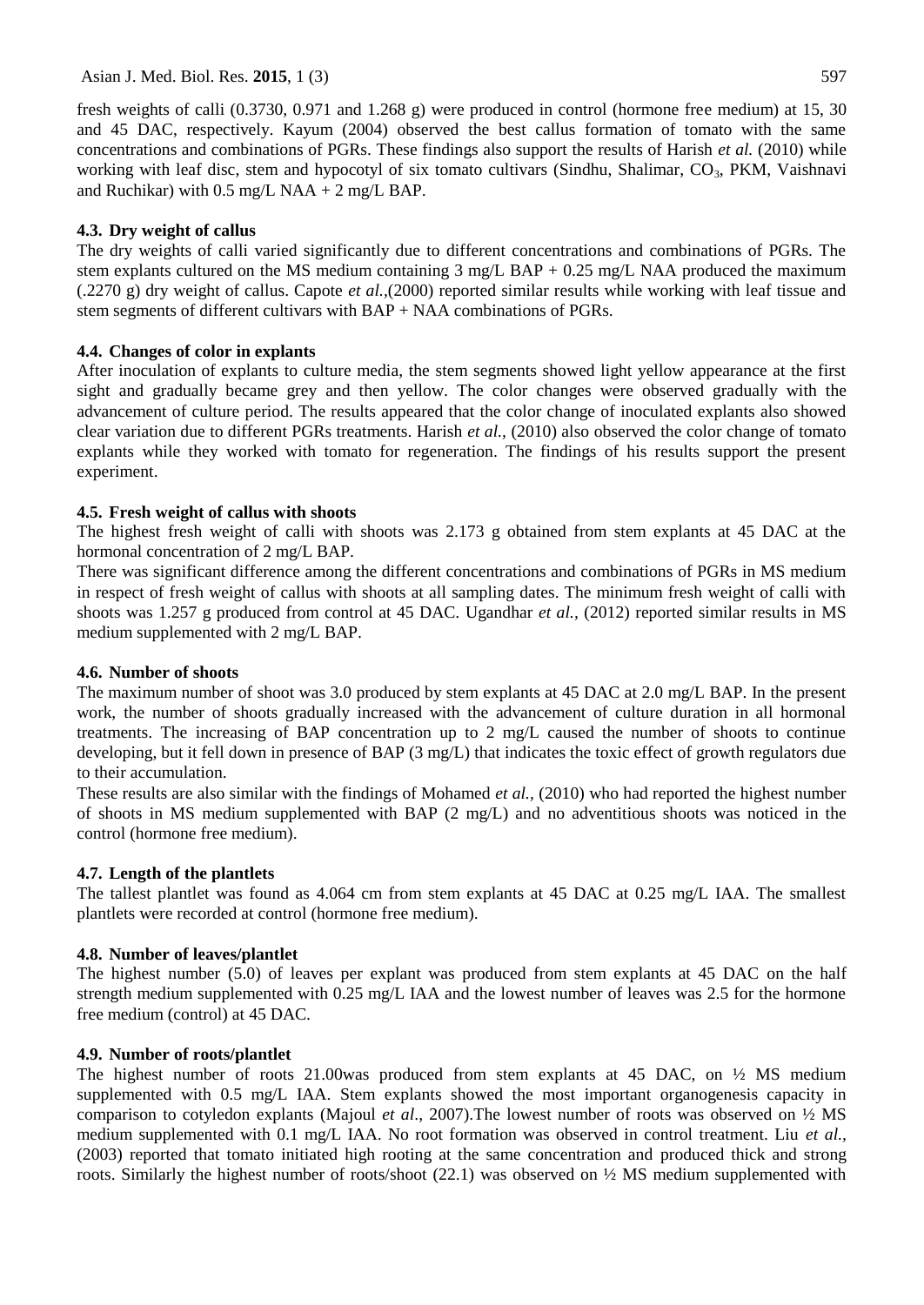IAA 0.5 mg/L (Osman *et al.,* 2010).Devi *et al*., (2008) also reported that the best rooting in tomato was obtained on ½ MS medium.

#### **4.10. Length of roots**

The results revealed that the explants differed significantly in respect of root length. Stem explants produced the longest root (7.676 cm) at 45 DAC on 0.5 mg/L in  $\frac{1}{2}$  MS medium. The shortest root (5.001 cm) was observed on ½ MS medium supplemented with 0.1 mg/L IAA. No root was formed in control. This result dissimilar to the findings of Ishag *et al.,* (2009), Osman *et al*., (2010) and Parmar *et al.* (2012) who had also observed the longest roots on ½ MS medium supplemented with IAA at 0.5 mg/L.

### **4.11. Fresh weight of plantlets**

The highest fresh weight of plantlet was 0.6630 g produced from stem explants at 45 DAC on 0.25 mg/L IAA in ½ MS medium. The fresh weights of plantlets were significantly influenced by the application of IAA. Oppositely, the lowest weight 0.2480 g was produced in control at 45 DAC.

### **4.12. Survival rate of regenerated plants**

The regenerated plantlets were transferred into pots, which were filled with soil, sand and cowdung (1: 2: 1). The percentage of survival rate of regenerated plants from stem was 70.

#### **5. Conclusions**

Results of these experiments show the influence and importance of growth regulators on the number of shoots and roots regenerated from tomato stem explants. The in-vitro morph genic responses of in-vitro cultured plant tissues are therefore affected by the different components of the culture media, especially by concentration of growth hormones. These responses are also dependent on cultivar and explants types.

### **Conflict of interest**

No one to declare.

#### **References**

- Ahmed H, Z Chaudhry, S Abbas, A Yasmin and H Rashid, 1995. Tissue culture studies in tomato (Lycopersiconesculentum) var. Moneymaker. Pak. J. Bot., 42: 155 -163.
- Ajenifujah-Solebo SOA, NA Isu, O Olorode, I Ingelbrecht and OO Abiade, 2012.Tissue culture regeneration of three Nigerian cultivars of tomatoes.African J. Plant Sci., 6: 370-375.
- Capote RA, MZ Fundora and DO Perez, 2000. Effect of different factors on the in vitro plant regeneration from leaflets of five genotypes of tomato (Lycopersiconesculentum Mill.).Revista– del-Jardin-Botanico-Ncional, 21: 71-76.
- Devi R, MS Dhaliwal, AKaur and SS Gosal, 2008.Effect of growth regulators on in vitro morphogenic response of tomato. IndianJ. Biotechnol., 7: 526-530.
- Harish MC, S Rajeevkumar and R Sathishkumar, 2010.Efficient in vitro callus induction and regeneration of different tomato cultivars of India.Asian J. Biotechnol., 2: 178-184.
- Ishag S, MG Osman and MM Khalafalla, 2009.Effects of growth regulators, explant and genotype on shoot regeneration in tomato (*Lycopersiconesculentum*cv. omdurman). Int. J. Sustain. Crop Prod., 4: 7-13.
- Kayum MA, 2004. In vitro plantlets regeneration system for protocol development in tomato.MS Thesis, Dept. of Crop Botany, Bangladesh Agricultural University, Memensingh.
- Liu Q, Y Zhao, N Caj, QB Liu, Y Zhao and N Cai, 2003. Studies on the rapid propagation of peral tomato. J. Hunan Agril. University., 29: 128-126.
- Majoul H, R Lengliz, S Gharsallah-Chouchane, F Gorsane, H Fakhfakh and M Marrakchi, 2007.Factors affecting tomato (*Lycopersiconesculentum*Mill.) transformation frequency.ActaHortic., 758: 43-51.
- Mamidala P and RS Nanna, 2011.Effect of genotype, explant source and medium on *in vitro* regeneration of tomato. Int. J. Genet. Mol. Biol., 3: 45-50.
- Mirghis E, R Mirghis and V Lacatus, 1995.Analysis of tomato cultivars and hybrids for *in vitro* callus formation and regeneration.ActaHortic.,412: 111-116.
- Mohamed AN, MR Ismail and MH Rahman, 2010.*In vitro*response from cotyledon and hypocotyls explants in tomato by inducing 6-benzylaminopurine. Afr. J. Biotechnol., 9: 4802-4807.